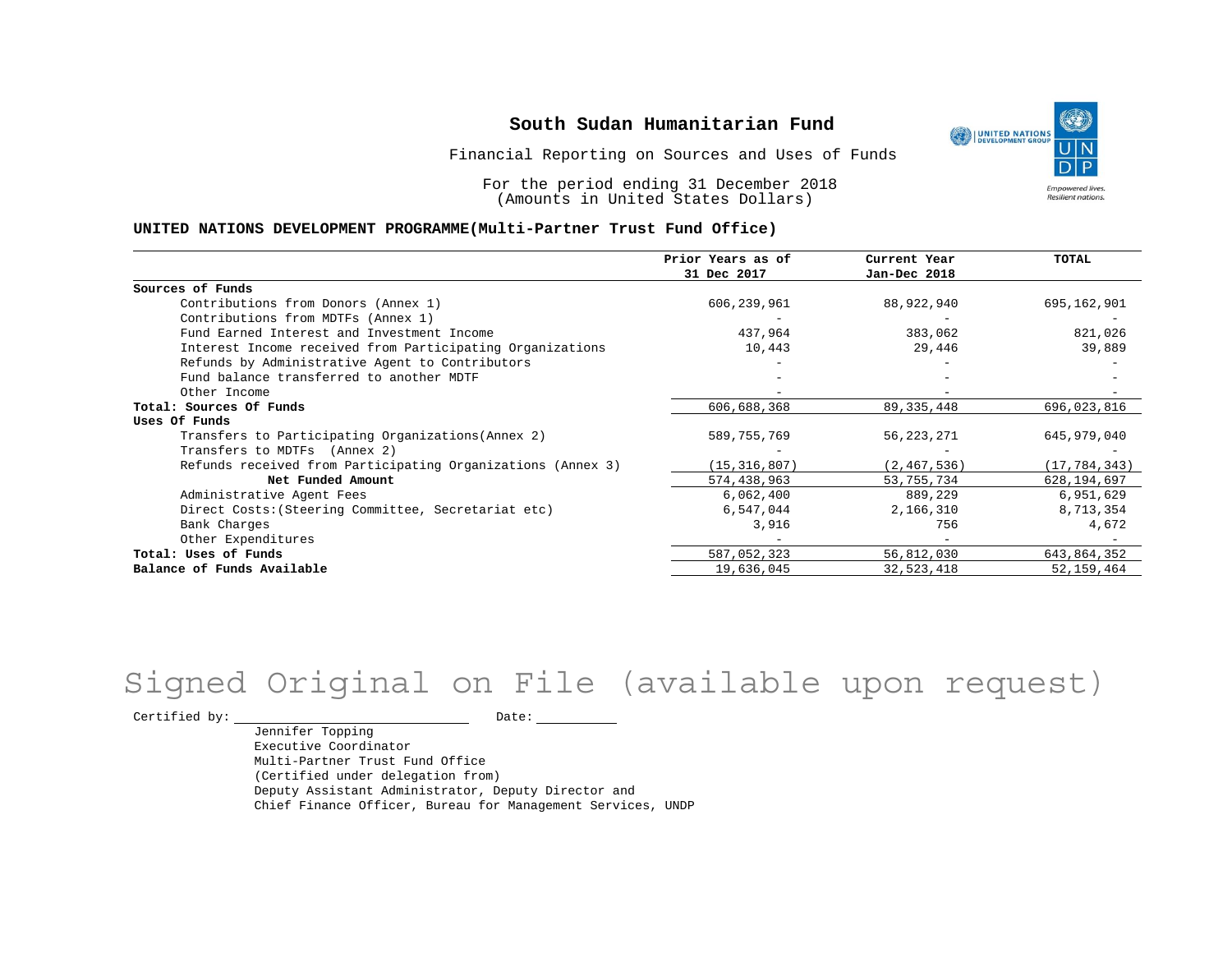

Financial Reporting on Sources and Uses of Funds

For the period ending 31 December 2018 (Amounts in United States Dollars)

#### **UNITED NATIONS DEVELOPMENT PROGRAMME(Multi-Partner Trust Fund Office)**

#### **Annex - 1: Contributions**

|                                | Prior Years as of<br>31 Dec 2017 | Current Year<br>Jan-Dec 2018 | TOTAL        |
|--------------------------------|----------------------------------|------------------------------|--------------|
|                                |                                  |                              |              |
| From Contributors              |                                  |                              |              |
| ARAB GULF PROGRAMME FOR UN DEV | 25,000                           |                              | 25,000       |
| Australian Agency for Int'l De | 14,162,000                       |                              | 14,162,000   |
| DEPARTMENT FOR INT'L DEVELOPME | 263, 975, 914                    | 16,846,050                   | 280,821,964  |
| GOVERNMENT OF AUSTRALIA        | 24,328,508                       | 2,580,200                    | 26,908,708   |
| GOVERNMENT OF AZERBALJAN       | 12,500                           |                              | 12,500       |
| GOVERNMENT OF BELGIUM          | 15,533,957                       | 4,930,400                    | 20,464,357   |
| GOVERNMENT OF<br>CANADA        | 1,716,979                        | 622,262                      | 2,339,241    |
| GOVERNMENT OF DENMARK          | 31, 134, 528                     | 3,043,769                    | 34, 178, 297 |
| GOVERNMENT OF GERMANY          | 18,442,520                       | 21,095,700                   | 39,538,220   |
| GOVERNMENT OF<br>IRELAND       |                                  | 3,635,376                    | 3,635,376    |
| GOVERNMENT OF<br>ITALY         | 550,665                          |                              | 550,665      |
| GOVERNMENT OF<br>LUXEMBOURG    | 944,485                          | 370,535                      | 1,315,020    |
| GOVERNMENT OF NETHERLANDS      | 52,807,200                       | 12,472,100                   | 65,279,300   |
| GOVERNMENT OF NORWAY           | 59, 377, 468                     | 9,918,162                    | 69,295,630   |
| GOVERNMENT OF REPUBLIC OF KORE | 2,000,000                        | 800,000                      | 2,800,000    |
| GOVERNMENT OF SRI LANKA        | 1,250                            |                              | 1,250        |
| IRISH AID                      | 19,881,232                       | 1,167,476                    | 21,048,708   |
| SWEDISH INT'L DEVELOPMENT COOP | 94,766,461                       | 9,487,464                    | 104,253,926  |
| SWISS AGY FOR DEVELOPMENT & CO | 6,579,294                        | 1,810,736                    | 8,390,030    |
| UN Foundtn/UN Partnrshp Office |                                  | 142,710                      | 142,710      |
| Total: Contributions           | 606,239,961                      | 88,922,940                   | 695,162,901  |

Signed Original on File (available upon request)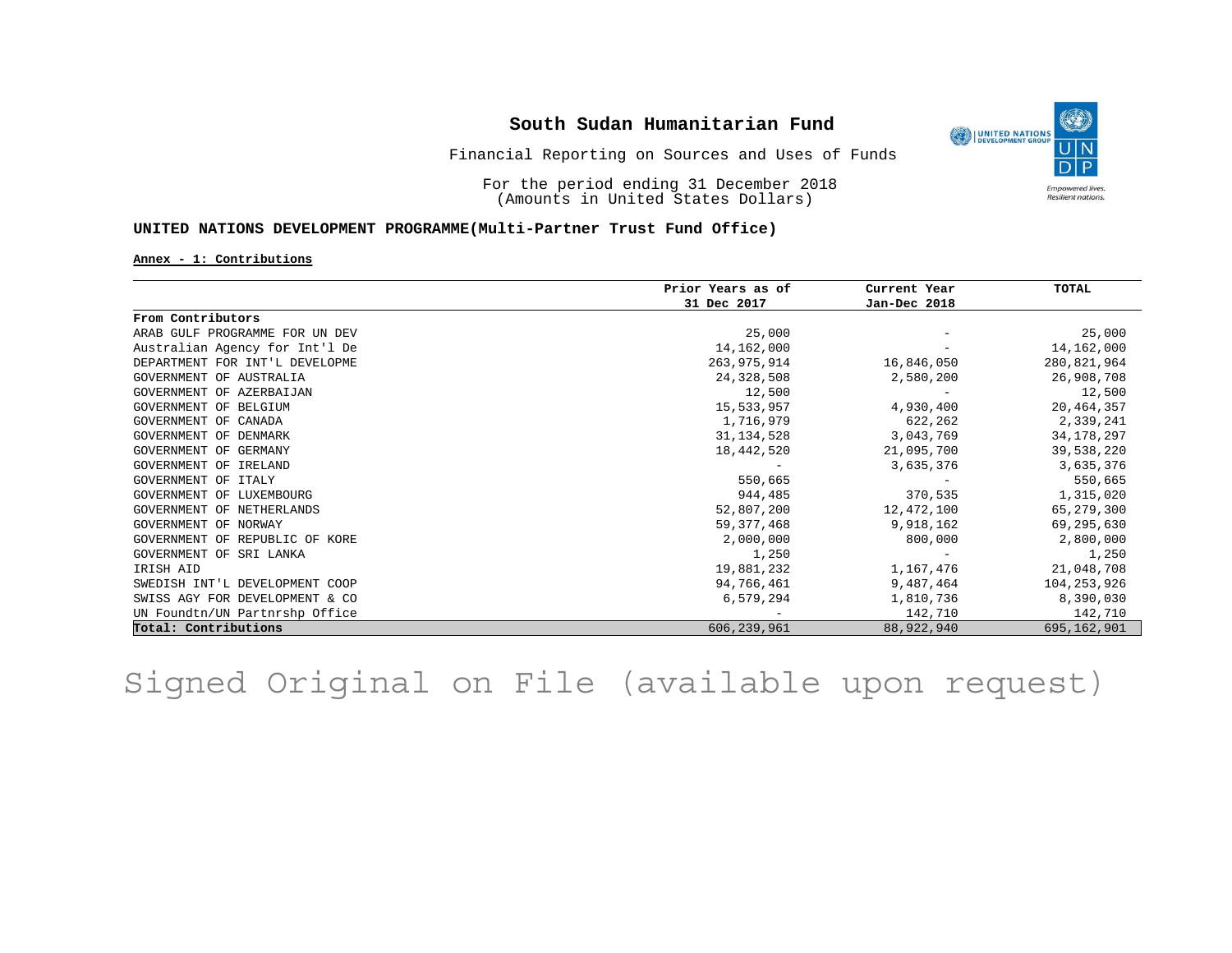

Financial Reporting on Sources and Uses of Funds

For the period ending 31 December 2018 (Amounts in United States Dollars)

#### **UNITED NATIONS DEVELOPMENT PROGRAMME(Multi-Partner Trust Fund Office)**

**Annex - 2: Transfers**

|                                | Prior Years as of | Current Year             | TOTAL         |
|--------------------------------|-------------------|--------------------------|---------------|
|                                | 31 Dec 2017       | Jan-Dec 2018             |               |
| To Participating Organizations |                   |                          |               |
| FAO                            | 28,755,296        | 1,450,000                | 30,205,296    |
| IOM                            | 88,359,119        | 3,100,000                | 91,459,119    |
| OCHA                           | 5,953,871         | 2,166,310                | 8,120,181     |
| UNDP/NGO                       | 293,855,025       | 44,954,723               | 338,809,747   |
| UNDP                           | 2, 214, 204       | $\qquad \qquad -$        | 2, 214, 204   |
| UNESCO                         | 490,000           | $\qquad \qquad -$        | 490,000       |
| UNFPA                          | 10,616,110        | 375,000                  | 10,991,110    |
| <b>UNHCR</b>                   | 15, 191, 323      | $\overline{\phantom{a}}$ | 15, 191, 323  |
| UNICEF                         | 77,705,384        | 2,484,591                | 80,189,975    |
| UNOPS                          | 10,017,892        |                          | 10,017,892    |
| WFP                            | 50,581,702        | 1,456,901                | 52,038,604    |
| WHO                            | 13,184,045        | 2,402,055                | 15,586,101    |
| Total Transfers                | 596, 923, 971     | 58,389,581               | 655, 313, 551 |

# Signed Original on File (available upon request)